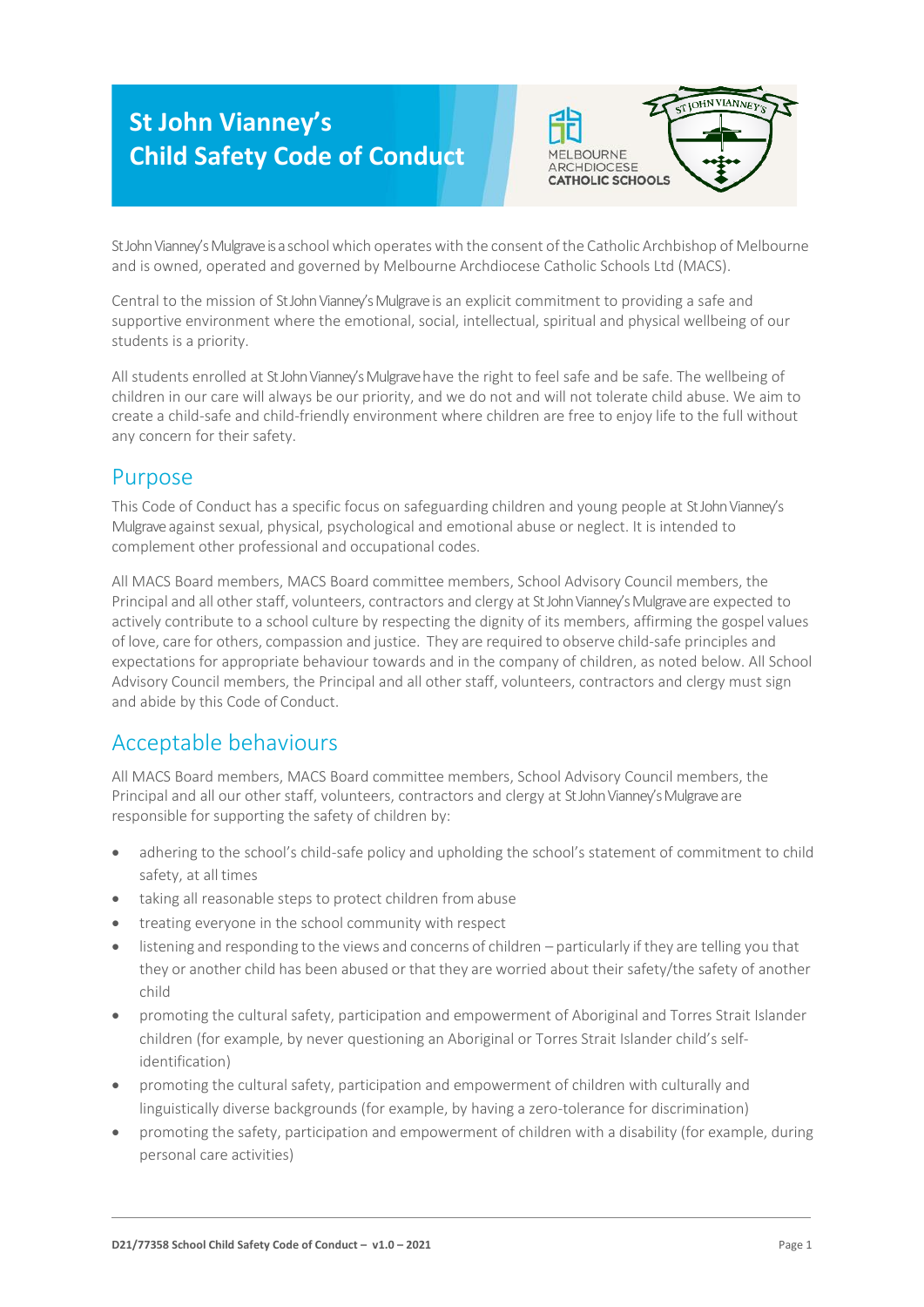- ensuring as far as practicable that adults are not alone with a child
- reporting any allegations of child abuse to the school's leadership (or child safety officer if the school has appointed someone to this role)
- understanding and complying with all reporting obligations as they relate to mandatory reporting and reporting under the *Crimes Act 1958* (Vic.)
- understanding and complying with all obligations as they relate to the reportable conduct scheme including reporting allegations of reportable conduct in accordance with the schools reportable conduct policy
- reporting any child safety concerns to the school's leadership (or child safety officer if the school has appointed someone to this role)
- ensuring as quickly as possible that the child is safe if an allegation of child abuse is made
- reporting to the Victorian Institute of Teaching (VIT) any charges, committals for trial or convictionsin relation to a sexual office by a registered teacher, or specific allegations or concerns about a registered teacher.

### Unacceptable behaviours

All MACS Board members, MACS Board committee members, School Advisory Council members, the Principal and all our other staff, volunteers, contractors and clergy at St John Vianney's Mulgrave must not:

- ignore or disregard any suspected or disclosed child abuse
- develop any special relationships with children that could be seen as favouritism (for example, the offering of gifts or special treatment for specific children)
- exhibit behaviours with children which may be construed as unnecessarily physical (for example, inappropriate sitting on laps)
- put children at risk of abuse (for example, by locking doors)
- initiate unnecessary physical contact with children or do things of a personal nature that a child can do for themselves (for example, toileting or changing clothes)
- engage in open discussions of a mature or adult nature in the presence of children (for example, personal social activities)
- use inappropriate language in the presence of children
- express personal views on cultures, race or sexuality in the presence of children
- discriminate against any child, including because of age, gender, race, culture, vulnerability, sexuality, ethnicity or disability
- work with children while under the influence of alcohol or illegal drugs
- have contact with a child or their family outside school without the school leadership's or child safety officer's (if the school has appointed someone to this role) knowledge and/or consent orthe school governing authority's approval (for example, unauthorised after-hours tutoring, private instrumental/other lessons or sport coaching); accidental contact, such as seeing people in the street, is appropriate
- have any online contact with a child (including by social media, email, instant messaging) or their family unless necessary (for example, providing families with eNewsletters or assisting students with their schoolwork)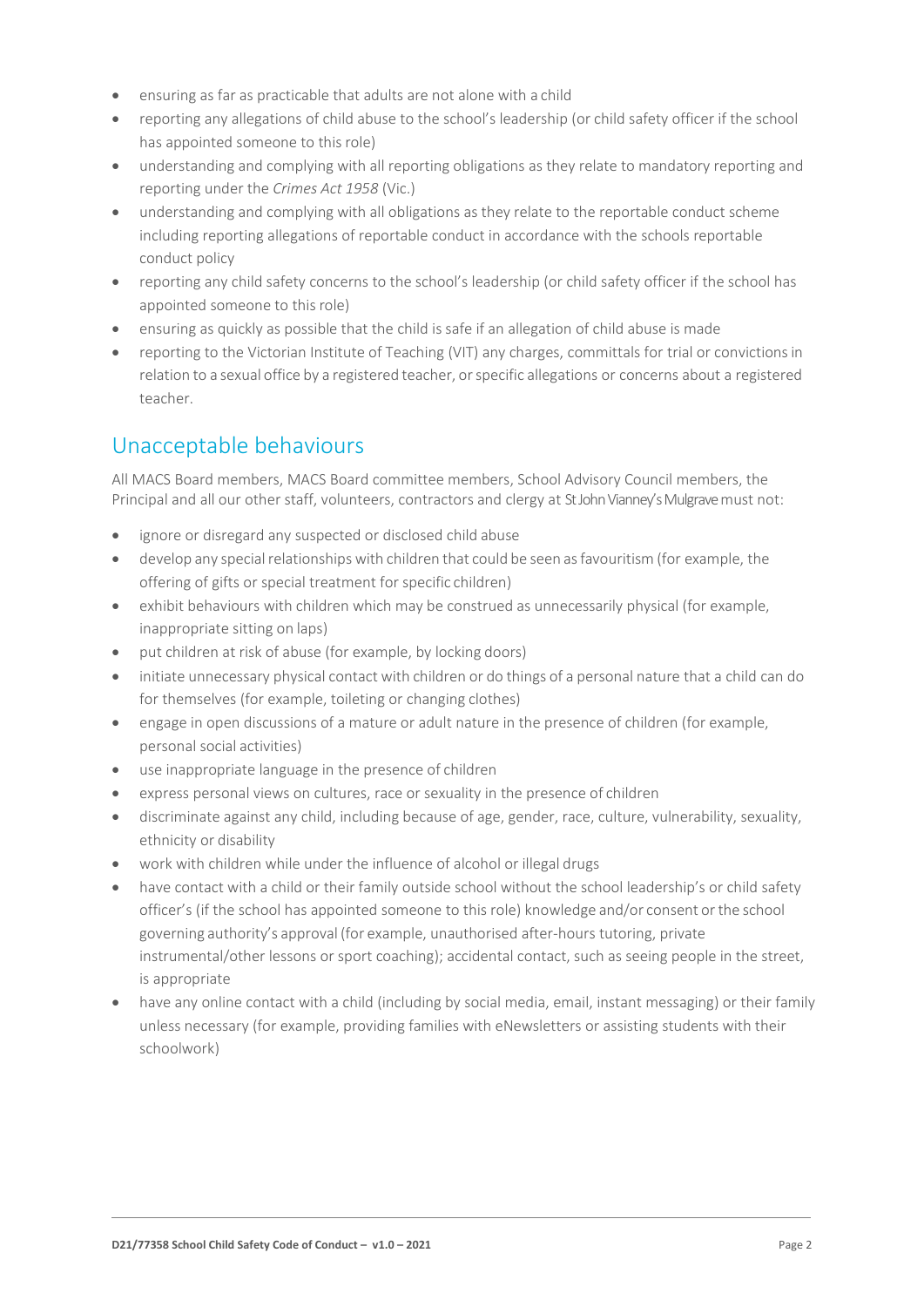- use any personal communication channels/devices such as a personal email account
- exchange personal contact details such as phone numbers, social networking sites or email addresses
- photograph or video a child without the consent of the parents, guardians or carers
- consume alcohol or drugs at school or at school events in the presence of children.

#### Teachers

Teachers are also required to abide by the principles relating to relationships with students as set out in the Victorian Teaching Profession's Code of Conduct published by the VIT. These principles include:

- knowing their students well, respecting their individual differences and catering for their individual abilities
- working to create an environment which promotes mutual respect
- modelling and engaging in respectful and impartial language
- protecting students from intimidation, embarrassment, humiliation and harm
- respecting a student's privacy in sensitive matters
- interacting with students without displaying bias or preference
- not violating or compromising the unique position that a teacher holds of influence and trust in their relationship with students.

### Psychologists and school counsellors

In their dealings with students, psychologists and school counsellors should also take into account their professional obligations as set out in a code of ethics or practice to which they are bound, including because of their membership of:

- the Australian Health Practitioner Regulation Agency
- the Australian Counselling Association
- Speech Pathology Australia.

#### Sports and recreation

Coaches, staff members and volunteers involved in coaching, training or assisting students during sporting and recreation activities should adopt practices that assist children to feel safe and protected, including:

- using positive reinforcement and avoiding abusive, harassing or discriminatory language
- coaching students to be 'good sports'
- explaining the reason for the contact and asking for the student's permission if physical contact with a student by a coach or other adult is necessary during a sporting or other recreational activity
- avoiding (where possible) situations where an adult may be alone with a student such as in a dressing or change room, first aid room, dormitory or when the student needs to be transported in a vehicle.